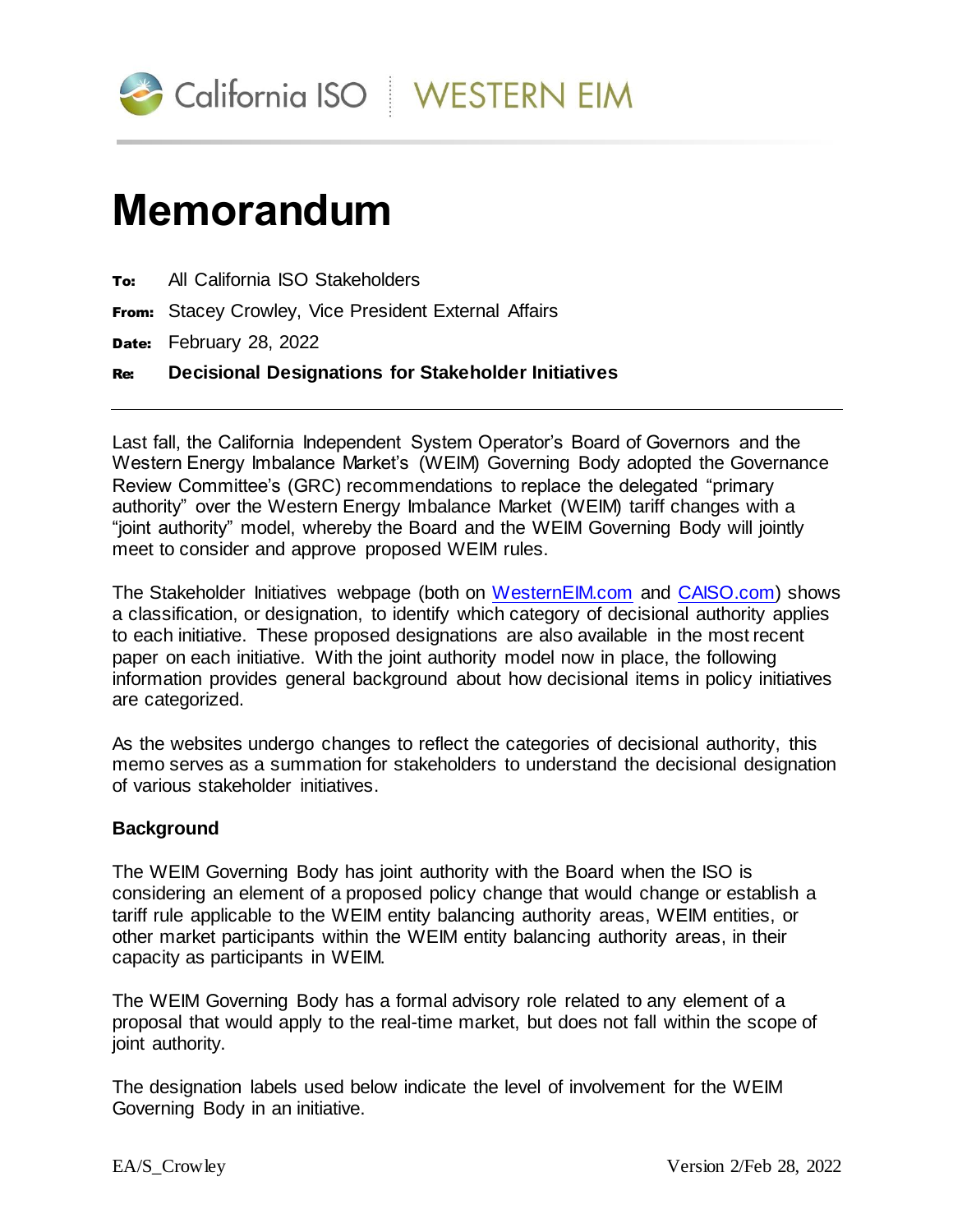

- "**Joint Authority**" indicates that at least one element of the initiative appears to fall within the joint authority of the Board of Governors and the WEIM Governing Body.
- "Advisory" indicates that the WEIM Governing Body may have an advisory role with respect to at least one element of the initiative, and that the WEIM Governing Body may not have joint authority with respect to any part of the initiative.
- "**Board Only**" indicates that the WEIM Governing Body does not appear to have any decisional authority for the proposed policy or tariff amendments.

The absence of a label indicates that a decisional designation for the initiative has not yet been proposed.

## **Initiative Decisional Designations**

The following table reflects the current designation of each initiative, which are subject to change as an initiative evolves throughout the stakeholder process. All of these designations are ultimately subject to review and acceptance by the Board of Governors and the WEIM Governing Body. Stakeholders who have questions or concerns about a proposed designation are encouraged to address the issue in their comments submitted throughout the stakeholder process.

| Initiative Name                                                                       | Designation (as of Feb. 28, 2022)                           |  |
|---------------------------------------------------------------------------------------|-------------------------------------------------------------|--|
| Adjustments to intertie transmission<br>constraint penalty prices (name is tentative) | Advisory                                                    |  |
| Central procurement entity implementation                                             | <b>Board Only</b>                                           |  |
| Day-ahead market enhancements                                                         | Advisory                                                    |  |
| Energy storage enhancements                                                           | Joint Authority                                             |  |
| Extended day-ahead market (EDAM)                                                      | Management has not yet proposed a<br>decisional designation |  |
| Interconnection process enhancements                                                  | <b>Board Only</b>                                           |  |
| Reliability demand response resource<br>(RDRR) bidding enhancements                   | Joint Authority                                             |  |
| Resource adequacy enhancements phase II                                               | Advisory                                                    |  |
| Short-long start unit definitions update                                              | Joint Authority                                             |  |